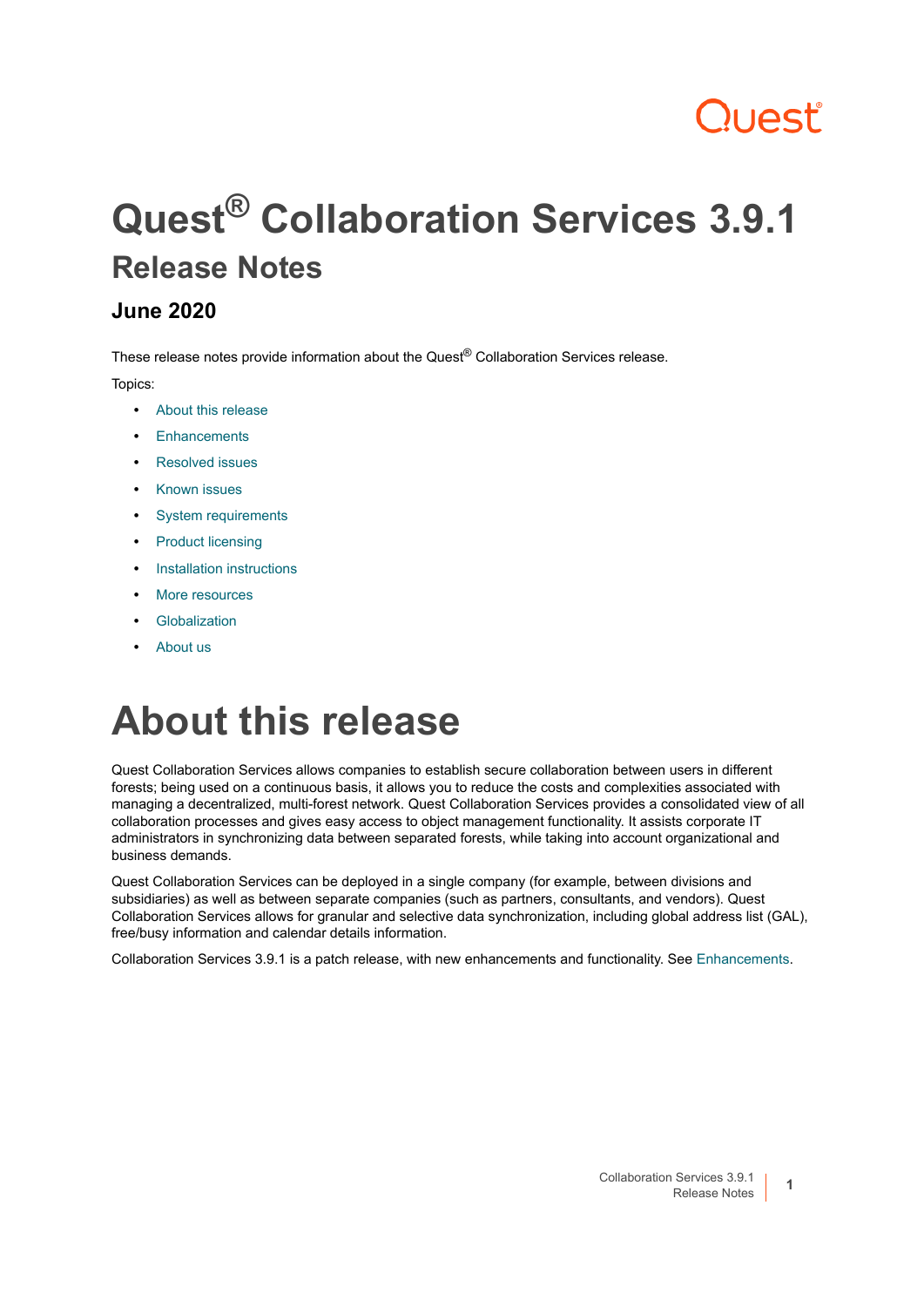# <span id="page-1-0"></span>**Enhancements**

The following is a list of enhancements included in this release.

**Table 1. Enhancements**

| <b>Enhancement</b>                                                                                                                                                     | <b>Issue ID</b> |
|------------------------------------------------------------------------------------------------------------------------------------------------------------------------|-----------------|
| Automatically clean up unused Mail profiles created by QCS. The cleanup process is triggered<br>automatically when the number of your unused Mail profiles exceeds 10. | 188841          |
| Added ability to synchronize the msRTCSIP-PrimaryUserAddress attribute when the User to<br>Contact mapper is enabled.                                                  | 180871          |
| Removed alert on group to contact converting when the namespace of the secondary SMTP<br>address is not present.                                                       | 192322          |
| Added ability to sort non-applied objects by Synchronized Object, Conflicting Address or Target<br>Object DN.                                                          | 165065          |

### <span id="page-1-1"></span>**Resolved issues**

The following is a list of issues addressed in this release.

**Table 2. General resolved issues**

| <b>Resolved issue</b>                                                                                                   | <b>Issue ID</b> |
|-------------------------------------------------------------------------------------------------------------------------|-----------------|
| Calendar Collector stopped working unexpectedly.                                                                        | 194398          |
| Cannot synchronize calendar when the value of legacy Exchange DN contains a tilde.                                      | 192177          |
| The synchronization of an AD user's calendar got stuck due to an unspecified error (0x80004005).                        | 191258          |
| Files installed by QCS showed an incorrect version number.                                                              | 189032          |
| The error "Packet queue processing failed. Storage is corrupted" occurred while working with the<br>management console. | 187993          |

# <span id="page-1-2"></span>**Known issues**

The following is a list of issues, including those issues attributed to third-party products, known to exist at the time of release.

**Table 3. General known issues**

| <b>Known issue</b>                                                                                                                                                                                                                                                                   | <b>Issue ID</b> |
|--------------------------------------------------------------------------------------------------------------------------------------------------------------------------------------------------------------------------------------------------------------------------------------|-----------------|
| Exchange Online is not supported.                                                                                                                                                                                                                                                    | 180261          |
| Modern Authentication is not supported.                                                                                                                                                                                                                                              | 178691          |
| The QCS Namespaces list may contain duplicate namespaces after installation. You can remove<br>duplicate values manually.                                                                                                                                                            | CR#52102        |
| The user interface may appear unresponsive when retrieving large quantities of data when the<br>Collaboration Services server CPU usage is high. This happens because the user interface has<br>the lowest priority and always yields to all other Collaboration Services processes. | CR#52098        |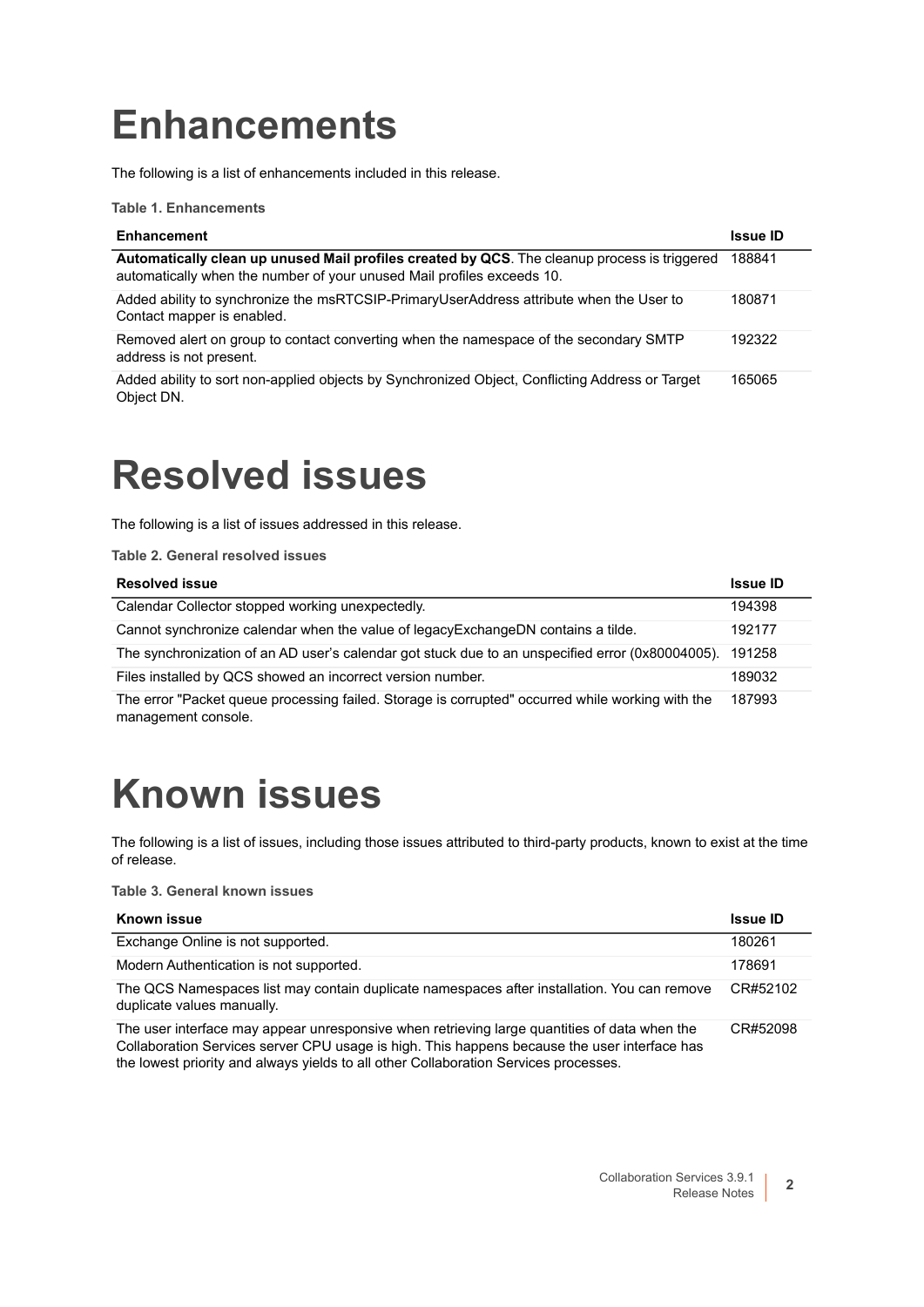**Table 4. Synchronization known issues**

| Known issue                                                                                                                                                                                                                                                                                                                       | <b>Issue ID</b> |
|-----------------------------------------------------------------------------------------------------------------------------------------------------------------------------------------------------------------------------------------------------------------------------------------------------------------------------------|-----------------|
| ACSMAPIServ.exe service will not shut down which causes the Quest Collaboration Services<br>Synchronization Service to become unresponsive.                                                                                                                                                                                       | TFS#29119<br>9  |
| When free/busy information is published to public folders, the current month is determined in GMT.<br>This behavior is only applicable to Calendar synchronization.                                                                                                                                                               | CR#52296        |
| Collection statistics may show incorrect information. This does not mean there are any errors in the<br>synchronization. Please refer to Collaboration Services events for tracking synchronization issues.                                                                                                                       | CR#52099        |
| Indexing service, antivirus on-access scanners, and any other software that interacts directly with<br>the file system may lock Collaboration Services databases and cause synchronization failures. You<br>must exclude the Storage subfolder in the Collaboration Services installation folder from the scope<br>of such tools. | CR#52047        |

**Table 5. Installation and upgrade known issues**

| Known issue                                                                                | <b>Issue ID</b> |
|--------------------------------------------------------------------------------------------|-----------------|
| When upgrading the license to one for a different number of synchronized objects, you must | CR#52100        |
| perform a re-publication of all published collections.                                     |                 |

### <span id="page-2-0"></span>**System requirements**

Before installing or upgrading Collaboration Services 3.9.1, ensure that your system meets the following minimum hardware and software requirements.

### **Hardware requirements**

| <b>Requirement</b> | <b>Details</b>                                                                                                                      |
|--------------------|-------------------------------------------------------------------------------------------------------------------------------------|
| Platform           | Intel x86-based computer                                                                                                            |
|                    | Pentium III or higher. Multi-processor configurations are recommended for<br>the HQ forest server in large deployments.             |
|                    | <b>TIP:</b> Using faster processors and multi-processor configurations generally<br>improves synchronization performance.           |
| Memory             | A minimum of 2 GB RAM is required; 8 GB is recommended. Requirements<br>for RAM depend on the total number of synchronized objects: |
|                    | Less than $100,000$ objects $-4$ GB                                                                                                 |
|                    | 100,000 to 300,000 objects $-8$ GB                                                                                                  |
|                    | More than $300,000$ objects $-16$ GB                                                                                                |
| Hard disk space    | A minimum of 80 GB of free disk space is required. Additional disk space<br>requirements are as follows:                            |
|                    | 10 MB per every 1K of synchronized Active Directory objects                                                                         |
|                    | 20 MB per every 1K of synchronized free/busy objects or Calendar objects                                                            |

**Table 6. Hardware requirements**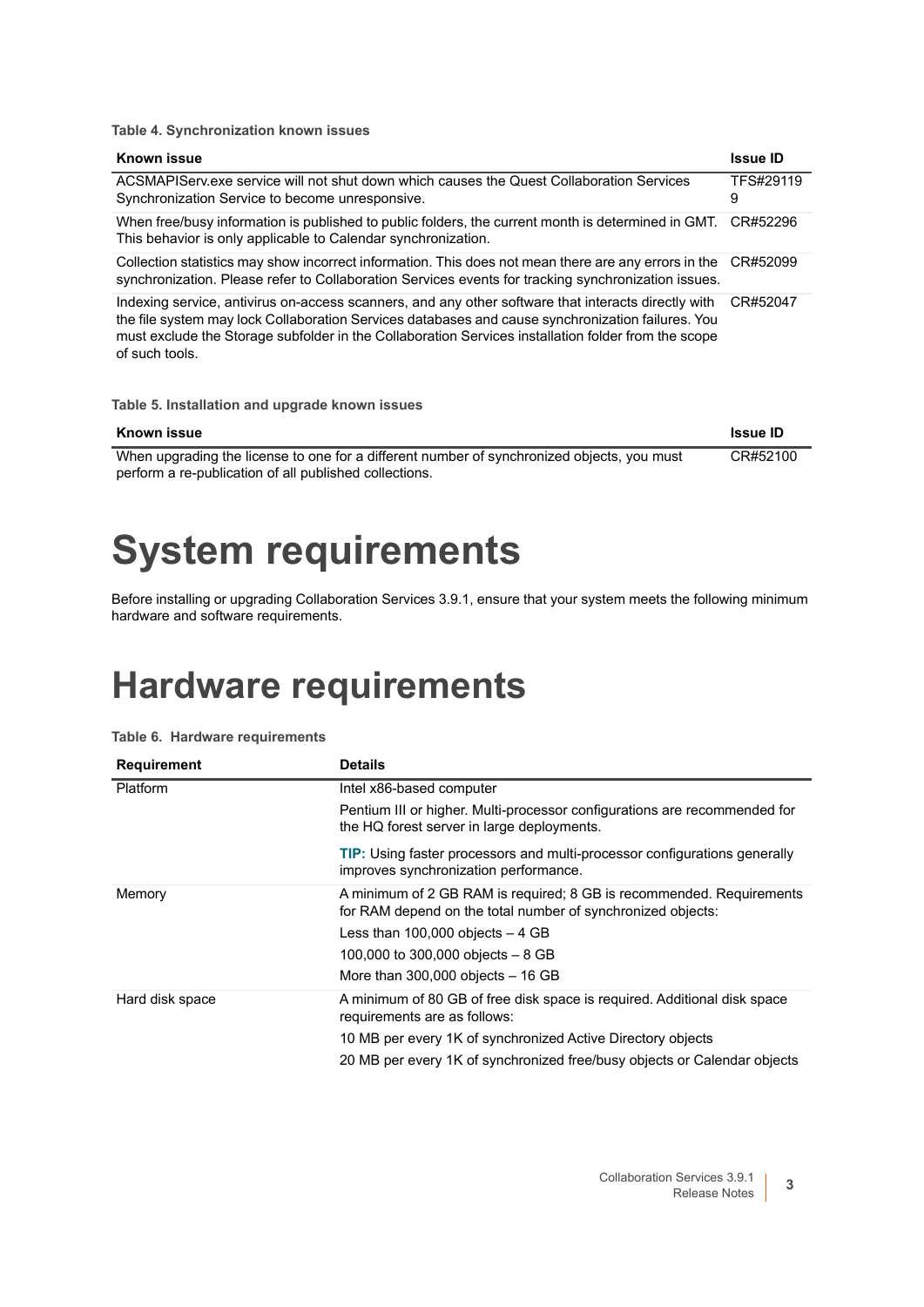| <b>Requirement</b>  | <b>Details</b>                                                                                                                                                                                                                                                |
|---------------------|---------------------------------------------------------------------------------------------------------------------------------------------------------------------------------------------------------------------------------------------------------------|
| Operating system    | One of the following:                                                                                                                                                                                                                                         |
|                     | Microsoft Windows Server 2003 SP 2 or later                                                                                                                                                                                                                   |
|                     | Microsoft Windows Server 2003 R2                                                                                                                                                                                                                              |
|                     | Microsoft Windows Server 2008                                                                                                                                                                                                                                 |
|                     | Microsoft Windows Server 2008 R2                                                                                                                                                                                                                              |
|                     | Microsoft Windows Server 2012                                                                                                                                                                                                                                 |
|                     | Microsoft Windows Server 2012 R2                                                                                                                                                                                                                              |
|                     | Microsoft Windows Server 2016                                                                                                                                                                                                                                 |
|                     | Microsoft Windows Server 2019                                                                                                                                                                                                                                 |
| Additional software | Microsoft Exchange Server MAPI Client and Collaboration Data Objects<br>1.2.1 build 6.5.8320 or later                                                                                                                                                         |
|                     | Outlook 2010 or later versions                                                                                                                                                                                                                                |
|                     | NOTE: Only 32-bit version of Outlook is supported. This includes Outlook<br>2010, 2013, 2016, 2019, and Outlook for Office 365.                                                                                                                               |
|                     | Microsoft Internet Explorer 8.0 or later                                                                                                                                                                                                                      |
|                     | Microsoft Windows Installer 2.0 or later                                                                                                                                                                                                                      |
|                     | Collaboration Services supports the following Active Directory forest<br>functional levels: Windows Server 2003, Windows Server 2008, Windows<br>Server 2008 R2, Windows Server 2012, Windows Server 2012 R2,<br>Windows Server 2016 and Windows Server 2019. |

#### **Table 6. Hardware requirements**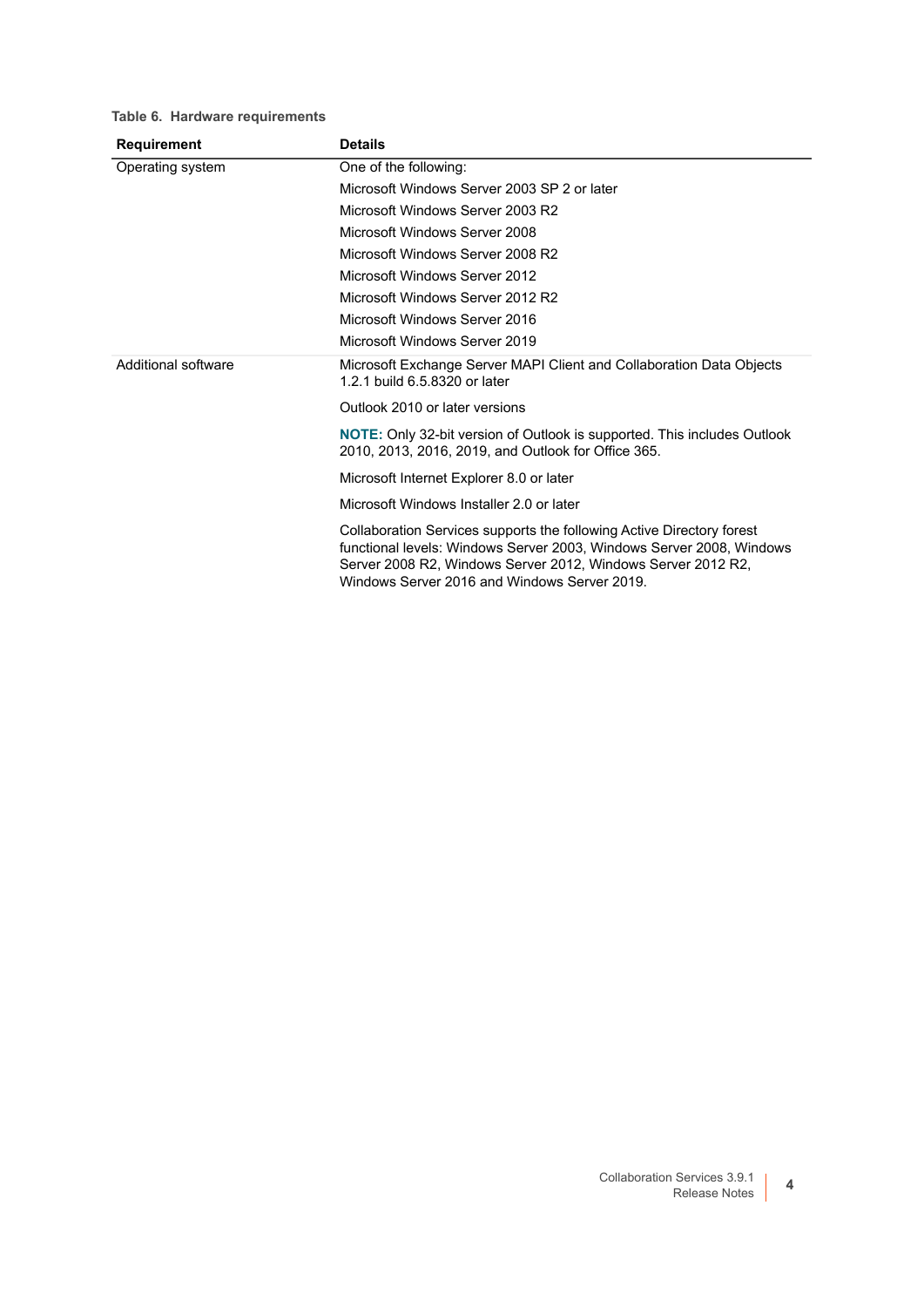### **Exchange server requirements**

**Table 7. Exchange server requirements**

| <b>Requirement</b> | <b>Details</b>                                                                                                                                                                                                                                                                                                  |
|--------------------|-----------------------------------------------------------------------------------------------------------------------------------------------------------------------------------------------------------------------------------------------------------------------------------------------------------------|
| Exchange server    | Microsoft Exchange Server 2007 SP 1 or later                                                                                                                                                                                                                                                                    |
|                    | NOTE: To use the free/busy synchronization option with Microsoft Exchange<br>Server 2010, Service Pack 1 must be installed along with a configured<br>public folder store. Without Service Pack 1 you will only be able to use the<br>Active Directory and calendar synchronization options with Exchange 2010. |
|                    | Microsoft Exchange Server 2010 SP1                                                                                                                                                                                                                                                                              |
|                    | Microsoft Exchange Server 2013<br>Microsoft Exchange Server 2016 CU6 or later: Works with Outlook 2013 or<br>later versions.                                                                                                                                                                                    |
|                    | Microsoft Exchange Server 2019                                                                                                                                                                                                                                                                                  |
|                    | NOTE: Exchange 2013, 2016 and 2019 only support Active Directory and<br>calendar synchronization options.                                                                                                                                                                                                       |
|                    | NOTE: For Exchange Server 2013 and later versions, you need to apply the<br>RCAMaxConcurrency Unlimited Throttling Policy to the Collaboration<br>Services Service Account.                                                                                                                                     |
|                    | To do so, run the following Exchange PowerShell commands:<br>New-ThrottlingPolicy QCSSAPolicy<br>Set-ThrottlingPolicy QCSSAPolicy -RCAMaxConcurrency<br>Unlimited<br>Set-Mailbox -Identity <qcs account="" id="" service=""> -<br/>ThrottlingPolicy QCSSAPolicy</qcs>                                           |
|                    | To verify that the policy is applied successfully, run the following Exchange<br>PowerShell command:<br>Get-Mailbox -Identity <qcs account="" id="" service=""><br/>Get-<br/>ThrottlingPolicyAssociation</qcs>                                                                                                  |

### **Required permissions**

The account used as the service account should also be used to install and configure Collaboration Services. Ensure that the account has the following rights:

- **•** Member of the Built-In Administrator group in all domains where Collaboration Services is installed
- **•** Exchange Full Admin rights
- **•** Member of the Local Administrators group on the computer where Collaboration Services is to be installed
- **i** | NOTE: The full administrative rights for Exchange are different for each version. Refer to the Support site ([https://support.quest.com\)](https://support.quest.com) for the latest information on the required rights.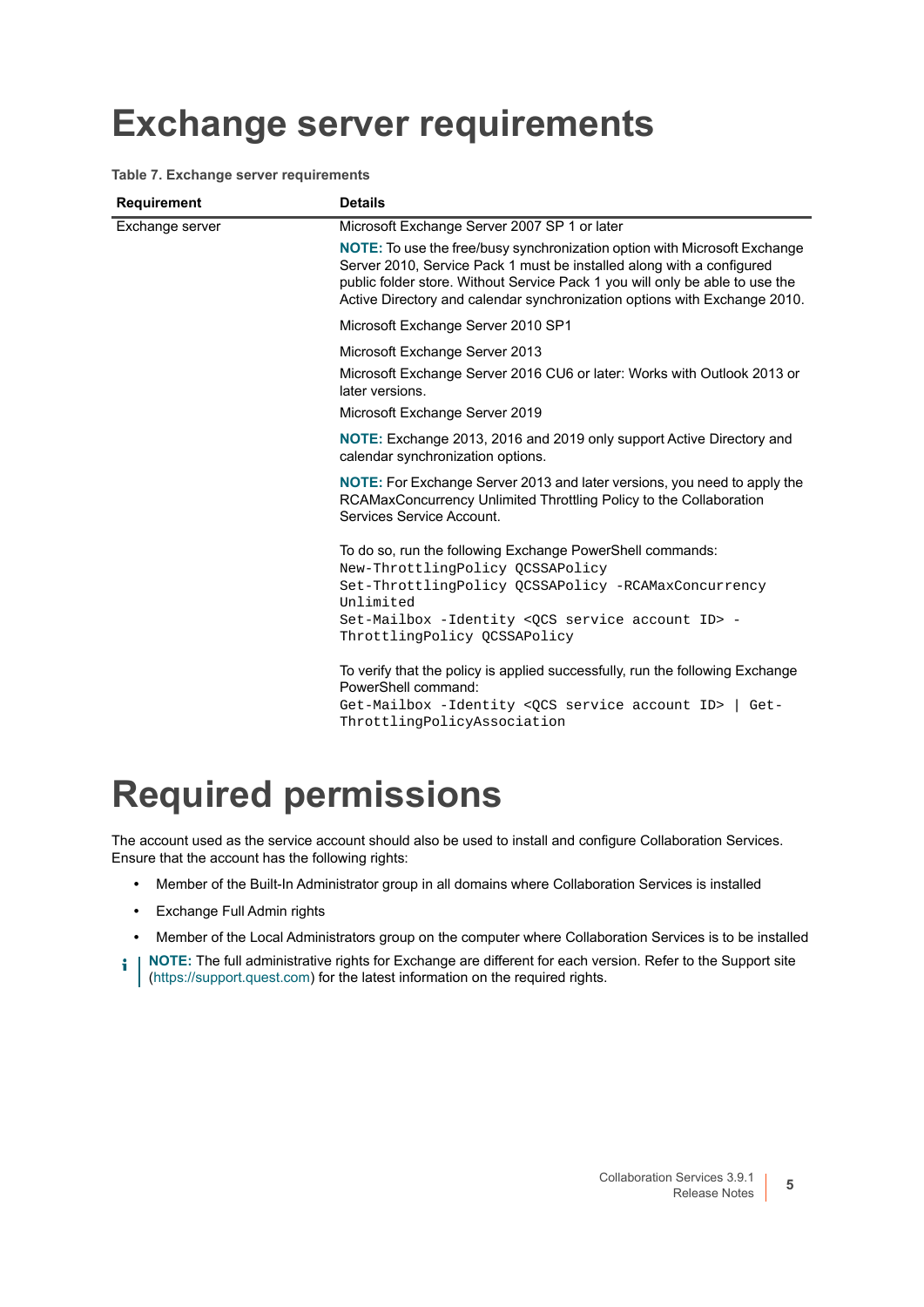If your organization's security policies will not allow the above permissions to be set, you can set the minimum permissions listed below to successfully install and configure Collaboration Services.

#### **Table 8. Required permissions**

| Action                                   | <b>Used to</b>                             | <b>Required permissions</b>                                                                                                                                                                                                                                                                                                                    |
|------------------------------------------|--------------------------------------------|------------------------------------------------------------------------------------------------------------------------------------------------------------------------------------------------------------------------------------------------------------------------------------------------------------------------------------------------|
|                                          | Install and setup Run the Collaboration    | Exchange View Only Administrator role.                                                                                                                                                                                                                                                                                                         |
|                                          | Services setup and<br>deploy the software. | Local Administrator permissions on the computer where<br>Collaboration Services is installed.                                                                                                                                                                                                                                                  |
|                                          | This also includes                         | Full Control permission for Collaboration Services container.                                                                                                                                                                                                                                                                                  |
|                                          | installing services on<br>the computer.    | NOTE: Be sure to log on to the server with this account before<br>launching setup.                                                                                                                                                                                                                                                             |
|                                          |                                            | NOTE: When installing the service you will be offered to use the<br>setup account as a service account. You can use another account if<br>required.                                                                                                                                                                                            |
| Run the<br>services                      | Start the<br>synchronization               | Local Administrator privileges on the computer where the<br>Collaboration Services instance is installed.                                                                                                                                                                                                                                      |
| required by                              | service on the                             | Full Control to service mailboxes on Exchange.                                                                                                                                                                                                                                                                                                 |
| Collaboration<br>Services<br>application | <b>Collaboration Services</b><br>server.   | Full Control to child objects of Active Directory container where<br>Collaboration Services stubs will be created.                                                                                                                                                                                                                             |
|                                          |                                            | <b>NOTE:</b> After Collaboration Services is installed, the service account<br>used to run the Collaboration Server services should also be given<br>the rights for General Usage in the domains.                                                                                                                                              |
|                                          |                                            | <b>NOTE:</b> You can change it to another account if required.                                                                                                                                                                                                                                                                                 |
| Minimum<br>access in the<br>domains      | Read and update AD<br>data.                | <b>Read</b> access to Active Directory                                                                                                                                                                                                                                                                                                         |
|                                          |                                            | Replicate Directory Changes right for all domains in the forest from<br>which objects will be published                                                                                                                                                                                                                                        |
|                                          |                                            | Manage Replication Topology right for all domains in the forest<br>from which objects will be published                                                                                                                                                                                                                                        |
|                                          |                                            | Write, create, and delete objects rights for the Collaboration<br>Services container and child containers                                                                                                                                                                                                                                      |
|                                          |                                            | Delete objects right for all containers with objects that are subject to<br>conflict resolution via deletion                                                                                                                                                                                                                                   |
|                                          |                                            | Write permission for all objects that are subject to matching                                                                                                                                                                                                                                                                                  |
|                                          |                                            | Modify group membership right for all groups whose members can<br>be affected by conflict resolution via deletion or matching                                                                                                                                                                                                                  |
|                                          |                                            | Modify permissions for all stores in the Configuration container<br>where Collaboration Services' Calendar stub objects are stored                                                                                                                                                                                                             |
|                                          |                                            | The Modify Permission right can be set through ADSI Edit.                                                                                                                                                                                                                                                                                      |
|                                          |                                            | 1 Locate the store in the configuration container, right-click and<br>select Properties.                                                                                                                                                                                                                                                       |
|                                          |                                            | Select the Security tab, and click the Advanced tab.<br>2                                                                                                                                                                                                                                                                                      |
|                                          |                                            | 3<br>Select the account used for Collaboration Services, and click<br>Edit. (If the account does not appear in the list click Add)                                                                                                                                                                                                             |
|                                          |                                            | Grant the Modify Permission right and save your changes.<br>4                                                                                                                                                                                                                                                                                  |
|                                          |                                            | NOTE: If objects that are subject to conflict resolution through<br>deletion or matching can be scattered all over the forest, be sure to<br>give this account sufficient privileges so it can update or delete<br>objects located in different domains and containers and change the<br>membership of different groups throughout the forest. |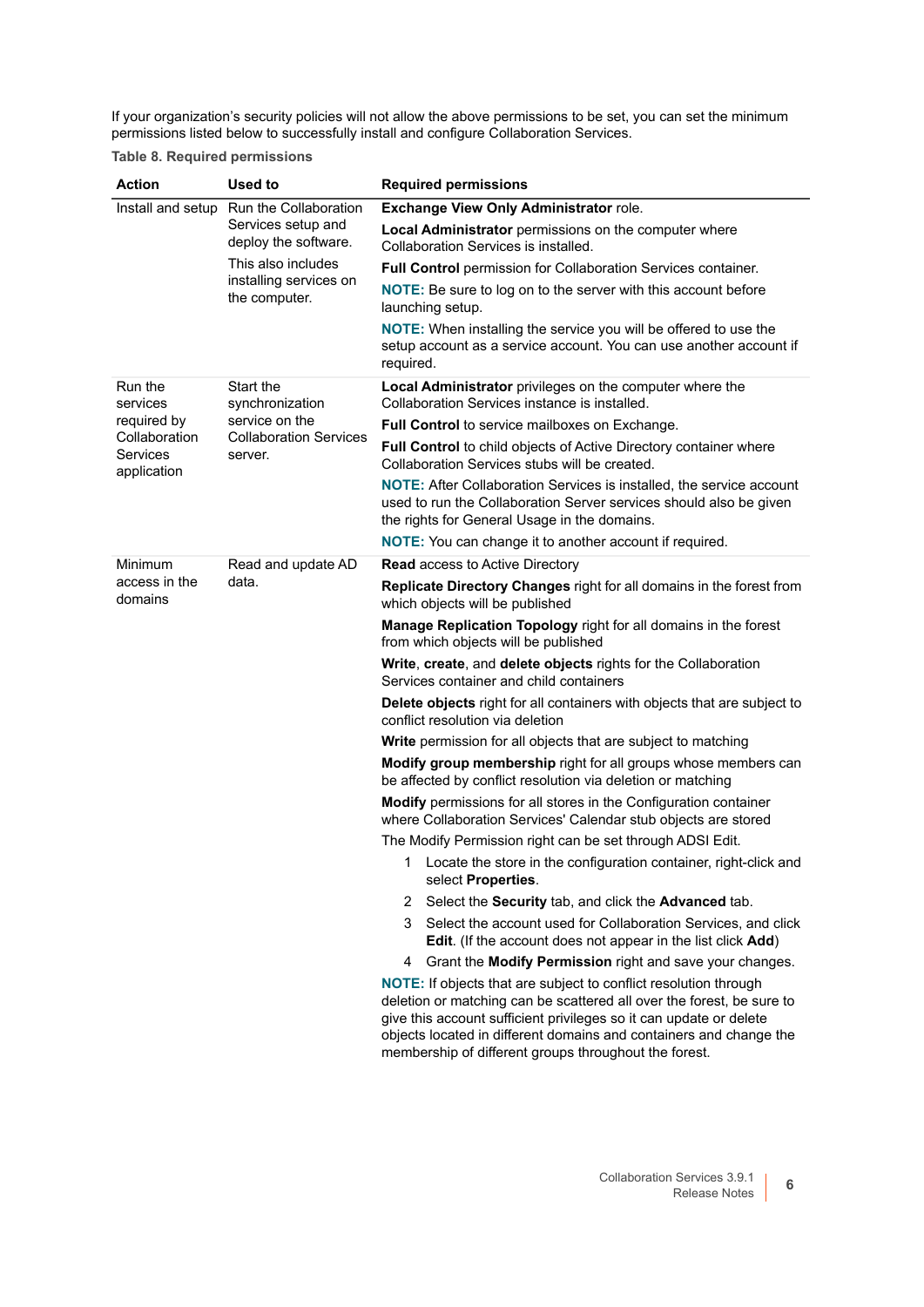# **Upgrade and compatibility**

Refer to the Collaboration Services 3.9.1 Deployment Guide for the upgrade procedure.

**IMPORTANT:** Upgrading to Collaboration Services 3.9.1 is strongly recommended if you use Exchange 2013 or above versions.

### <span id="page-6-0"></span>**Product licensing**

#### *To activate a new installation when you install Collaboration Services on a branch forest*

- 1 Using the setup account, log on to the computer where you want to install Collaboration Services and run the Quest Collaboration Services Installation Wizard.
- 2 On the Welcome screen, click **Next**.
- 3 Read and accept the license agreement, and click **Next**.
- 4 Specify the user information, provide the license file, and then click **Next**.
- 5 Select which Collaboration Services features to install and either accept the default path for installation or specify a different folder, and click **Next**.
- 6 Specify the credentials for the service account to be used to start the Collaboration Services service. Click **Test** to check whether the specified account has a valid mailbox, and click **Next**.
- 7 Configure the Partner and click **Next**.
- 8 Configure Notifications by specifying who is to receive email messages with all the errors and warnings generated by service.
- 9 Enter the email address of the recipient in the Send notifications to box, and click **Next**.
- 10 On the Public Key page, click **Browse** to specify the HQ forest public key file location and provide the password for this file. Click **Next**.
- 11 Click **Next** and wait while the wizard completes the installation of Collaboration Services to the branch forest.
- 12 Click **Finish** to complete the wizard.
- **NOTE:** See the Collaboration Services Deployment Guide for more installation details.i l

#### *To update an existing license*

- 1 In the management console, right-click **Collaboration Services** and select **Properties**.
- 2 Select **General** and choose **License**.
- 3 Click **Browse** and select a new license file.

### <span id="page-6-1"></span>**Installation instructions**

#### *How to install the product from this CD:*

- 1 Ensure that your computer meets the system requirements.
- 2 Run the product setup and follow the steps of the wizard. For details, refer to Collaboration Services 3.9.1 Deployment Guide.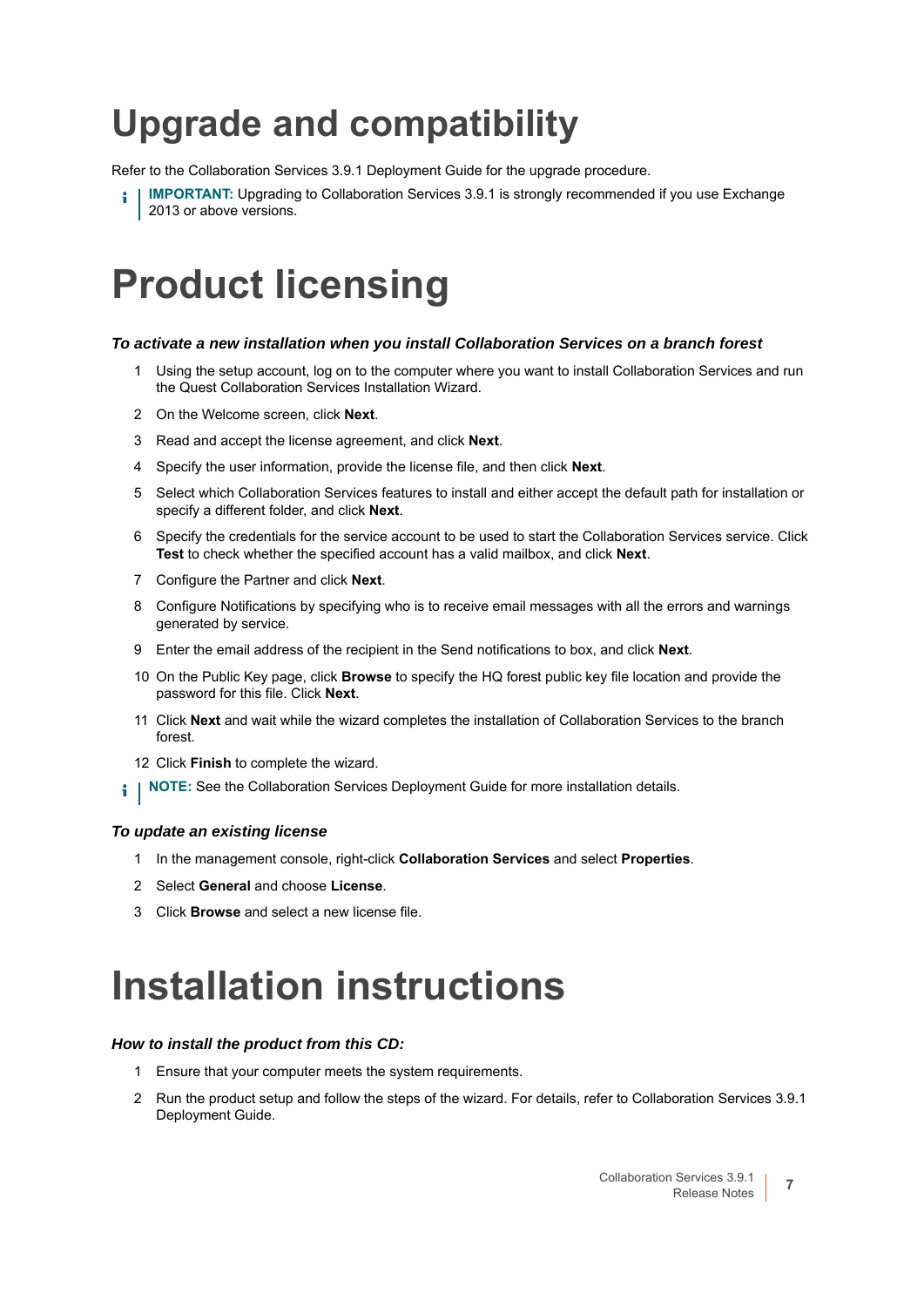Before you start the installation, it is recommended that you close all the previously open applications.

**NOTE:** Collaboration Services setup requires Windows Installer 2.0 to be installed. Earlier versions of Windows Installer are automatically upgraded during installation, so you may have to reboot your computer after the installation is finished.

### <span id="page-7-0"></span>**More resources**

Additional information is available from the following:

**•** Online product documentation [\(http://support.quest.com/technical-documents/collaboration-services/](http://support.quest.com/technical-documents/collaboration-services/))

# <span id="page-7-1"></span>**Globalization**

This section contains information about installing and operating this product in non-English configurations, such as those needed by customers outside of North America. This section does not replace the materials about supported platforms and configurations found elsewhere in the product documentation.

This release is Unicode-enabled and supports any character set. In this release, all product components should be configured to use the same or compatible character encodings and should be installed to use the same locale and regional options. This release is targeted to support operations in the following regions: North America, Central and Eastern Europe, Japan.

# <span id="page-7-2"></span>**About us**

Quest provides software solutions for the rapidly-changing world of enterprise IT. We help simplify the challenges caused by data explosion, cloud expansion, hybrid datacenters, security threats, and regulatory requirements. We are a global provider to 130,000 companies across 100 countries, including 95% of the Fortune 500 and 90% of the Global 1000. Since 1987, we have built a portfolio of solutions that now includes database management, data protection, identity and access management, Microsoft platform management, and unified endpoint management. With Quest, organizations spend less time on IT administration and more time on business innovation. For more information, visit [www.quest.com](https://www.quest.com/company/contact-us.aspx).

### **Technical support resources**

Technical support is available to Quest customers with a valid maintenance contract and customers who have trial versions. You can access the Quest Support Portal at [https://support.quest.com.](https://support.quest.com)

The Support Portal provides self-help tools you can use to solve problems quickly and independently, 24 hours a day, 365 days a year. The Support Portal enables you to:

- **•** Submit and manage a Service Request.
- **•** View Knowledge Base articles.
- **•** Sign up for product notifications.
- **•** Download software and technical documentation.
- **•** View how-to-videos.
- **•** Engage in community discussions.
- **•** Chat with support engineers online.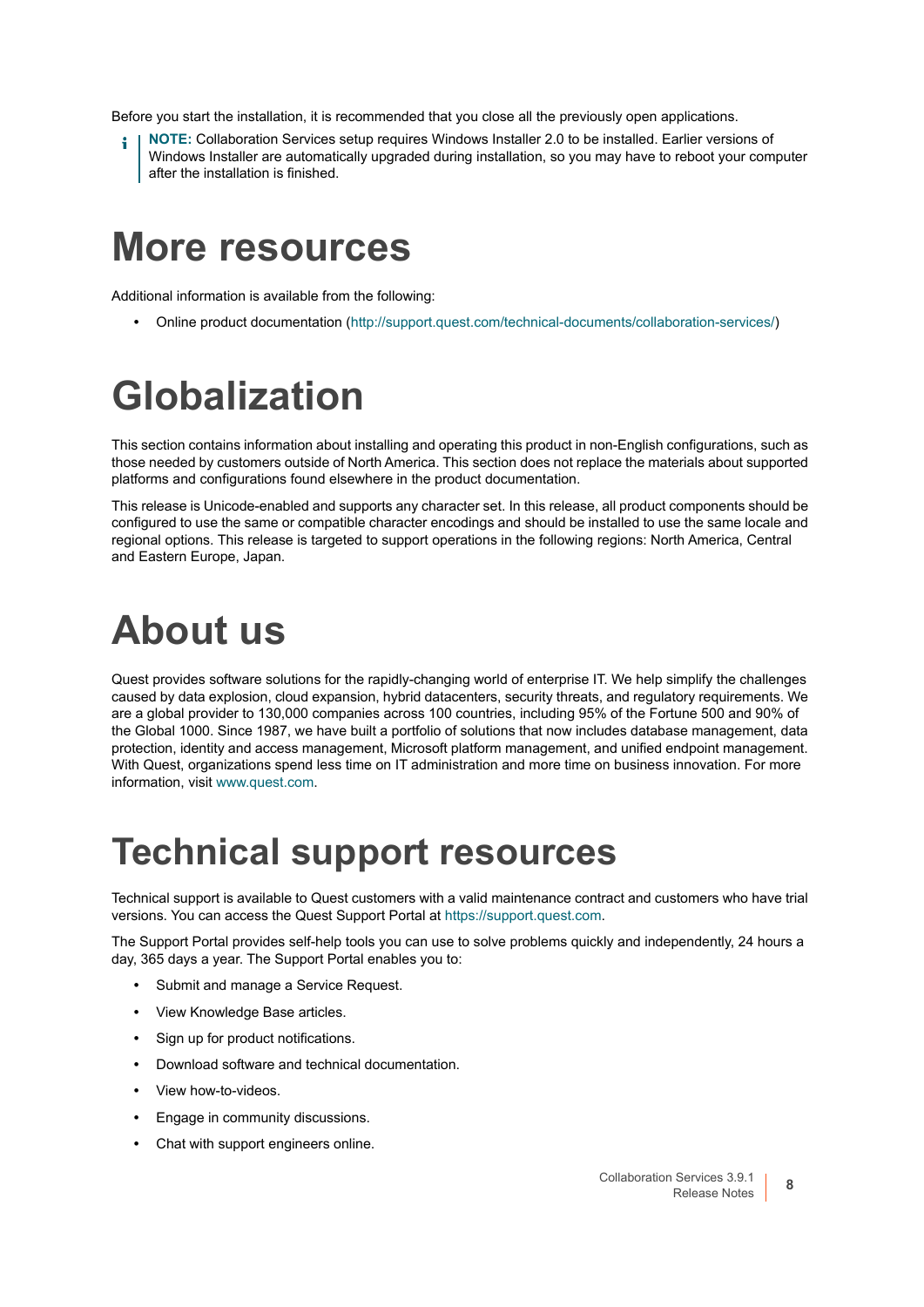**•** View services to assist you with your product.

### **Third-party contributions**

This product contains the following third-party components. For third-party license information, go to [https://www.quest.com/legal/license-agreements.aspx.](https://www.quest.com/legal/license-agreements.aspx) Source code for components marked with an asterisk (\*) is available at [https://opensource.quest.com.](https://opensource.quest.com)

**Table 9. List of third-party contributions**

| <b>Component</b>                           | License or acknowledgment                                                                    |
|--------------------------------------------|----------------------------------------------------------------------------------------------|
| Boost 1.33.1                               | Use of this component is governed by the Boost Software License 1.0.                         |
| Microsoft Core XML Services<br>(MSXML) 6.0 | Use of this component is governed by the MICROSOFT XML CORE<br>SERVICES (MSXML) 6.0 license. |
| <b>SQLite 2.8.15</b>                       | Use of this component is governed by the SQLite 2003 license.                                |
| Zlib $1.2.3$                               | Use of this component is governed by the Zlib 1.2.3 license.                                 |
|                                            | Copyright (C) 1995-2005 Jean-loup Gailly and Mark Adler                                      |